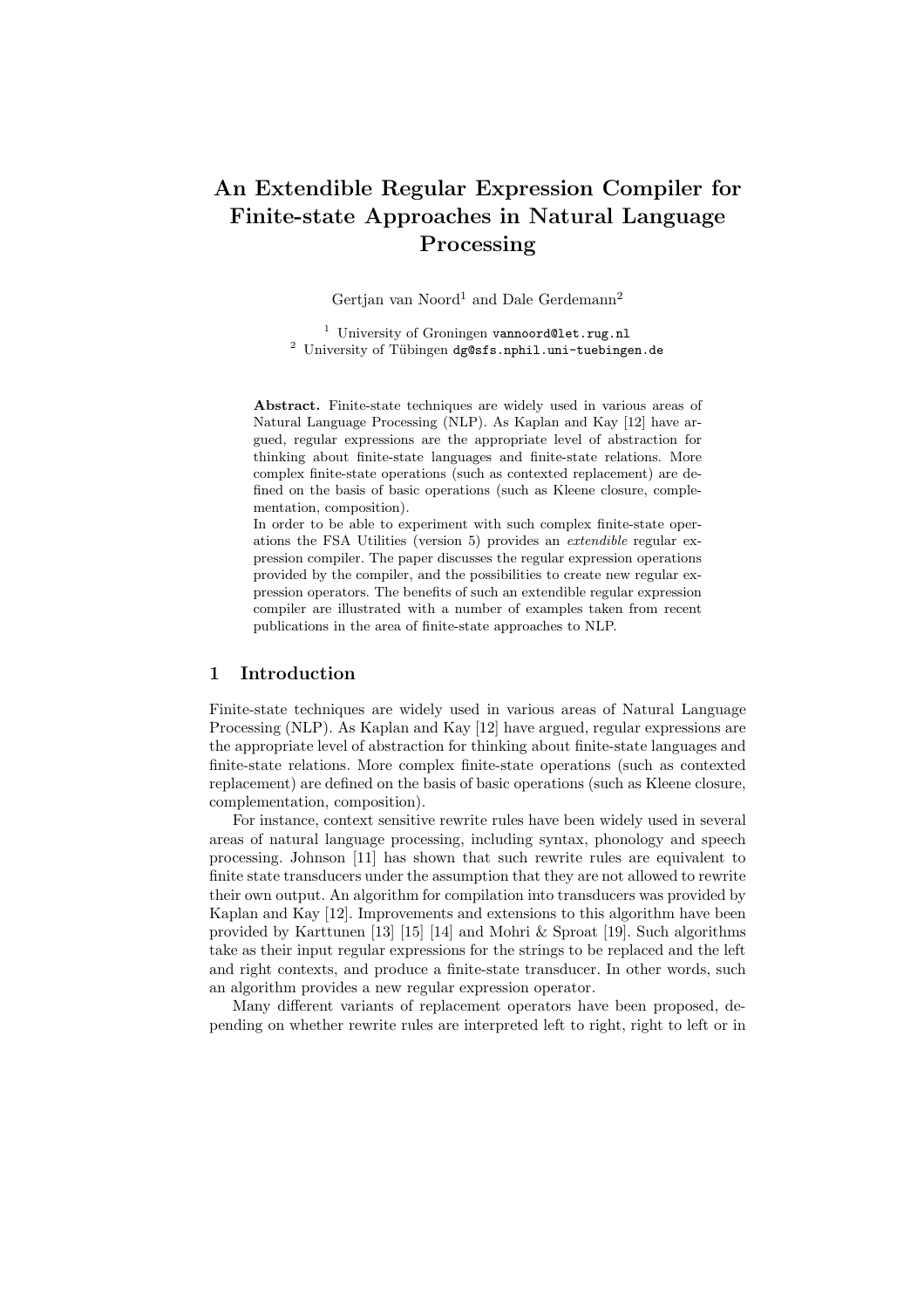parallel; whether rewrite rules are required to use longest, shortest or all matches; whether rules are obligatory or optional; whether contexts should match the input side or the output side of the transductions etc. For this reason, it is crucial to be able to experiment with each of the various proposals in a flexible way.

Version 5 of the FSA Utilities [25] is an extended, rewritten and redesigned version of the FSA Utilities toolbox previously presented at the first WIA [24]. The FSA Utilities toolbox has been developed as a platform for experimenting with finite-state approaches in natural language processing. For this reason, the FSA Utilities toolbox is implemented in SICStus Prolog (cf. also section 5).

FSA5 provides a very flexible extendible regular expression compiler. Below, we present the basic regular expression operations provided by the compiler, and the possibilities to create new regular expression operators. We illustrate the exendible regular expression compiler with a number of examples taken from recent publications in the area of finite-state approaches to NLP.

# 2 Regular Expressions

| П          | empty string                                                |  |  |  |  |
|------------|-------------------------------------------------------------|--|--|--|--|
|            | $[E1, E2, \ldots En]$ concatenation of E1, E2 En            |  |  |  |  |
| {}         | empty language                                              |  |  |  |  |
|            | $\{E1, E2, \ldots En\}$ union of E1, E2 $\ldots$ En         |  |  |  |  |
| E*         | Kleene closure                                              |  |  |  |  |
| E^         | optionality                                                 |  |  |  |  |
| ~Έ         | complement                                                  |  |  |  |  |
| E1-E2      | difference                                                  |  |  |  |  |
| \$ E       | $\rm{containment}$                                          |  |  |  |  |
|            | E1 $\&$ E2 intersection                                     |  |  |  |  |
| ?          | any symbol                                                  |  |  |  |  |
| A:B        | pair                                                        |  |  |  |  |
| E1 x E2    | cross-product                                               |  |  |  |  |
| A o B      | composition                                                 |  |  |  |  |
| domain(E)  | domain of a transduction                                    |  |  |  |  |
| range(E)   | range of a transduction                                     |  |  |  |  |
|            | $identity(E)$ identity transduction                         |  |  |  |  |
| inverse(E) | inverse transduction                                        |  |  |  |  |
|            | <b>Table 1.</b> Basic regular expression operators in FSA5. |  |  |  |  |

Table 1 gives an overview of the basic regular expression operators provided by FSA5. Apart from the standard regular expression operators and extended regular expression operators for regular languages, the tool-box also provides regular expression operators for regular relations. For example, the expression

 $\{a:b,b:c,c:a\}$ \* (1)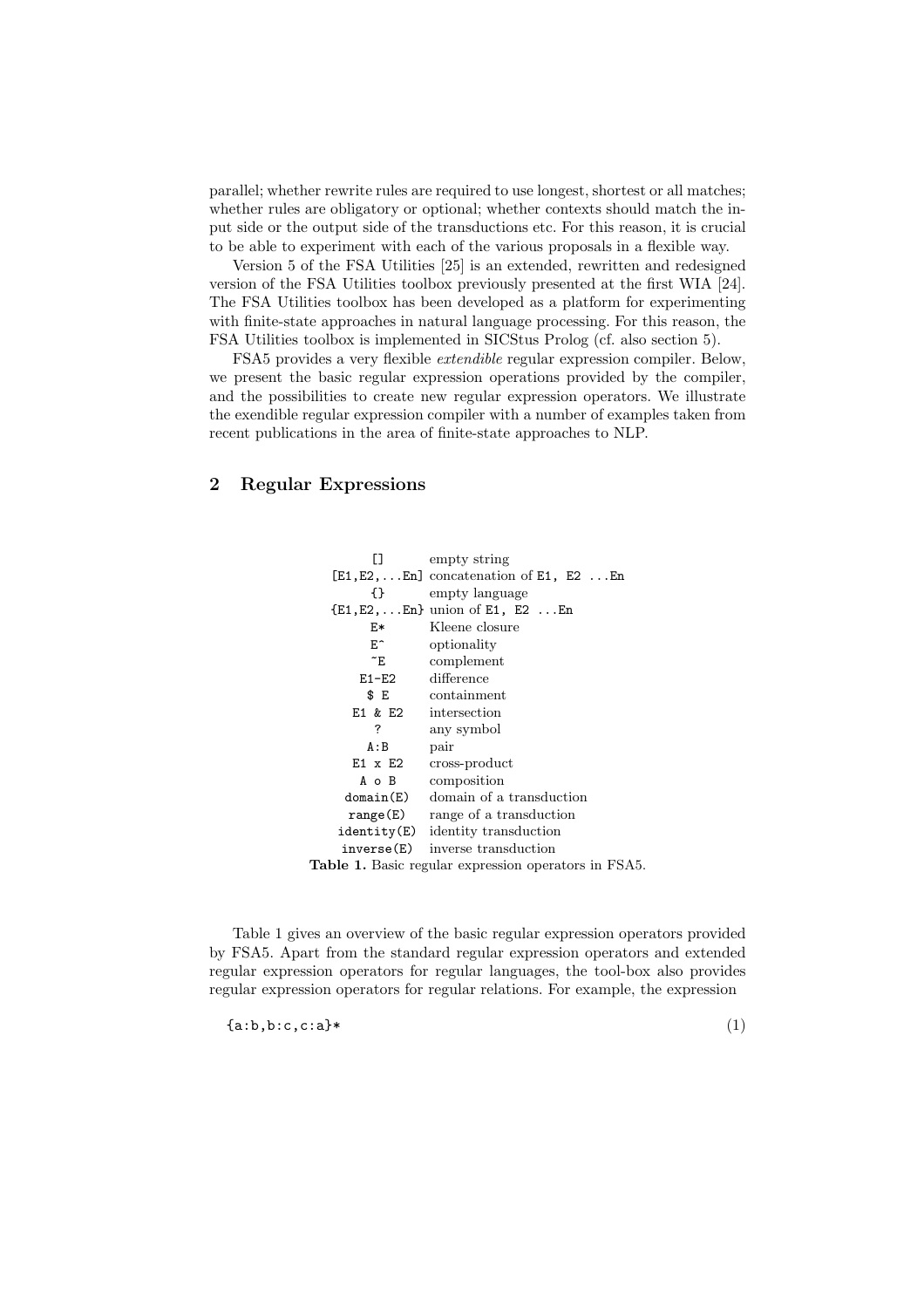is the transducer which rewrites each a into a b, each b into a c, and each c into an a. Consider furthermore a transducer which removes each b, but which leaves each non-b in place:

$$
\{b: [] , ? -b\}*
$$
 (2)

In this example<sup>1</sup>, the expression ? -b is any symbol except b. An expression Expr denoting a regular language is automatically coerced in the context in which a transducer is expected into identity(Expr). Here, ? -b is automatically coerced into identity(? -b), because it is unioned with a transducer. Composing the examples 1 and 2:

$$
\{a:b,b:c,c:a\} * \text{ o } \{b:[], ? \text{ } -b\} *
$$
 (3)

yields a transducer which removes each a, and transduces each b to a c, and each c to an a. For instance, the input abcabcabc yields cacaca.

In FSA5, such a regular expression could be turned into a transducer using the command:

$$
% fsa -r 'a:b,b:c,c: a]* o \{b:[], ? -b]*' > ex1.fa
$$
 (4)

In this case, the resulting automaton is written to the file  $ex1.fa$  in FSA5 format. There are options to produce automata in many different formats, including formats for other finite-automata tool-boxes such as AT&T's fsm program [18] and various visualization formats (including dot, vcg, daVinci, L<sup>A</sup>TEX and postscript). Other interesting formats are as a Prolog or C program implementing the transduction.

FSA5 can also be used interactively. In that case a graphical user interface is provided from which regular expressions can be input. The resulting automata are then displayed on the screen, and the resulting automata can be tested with sample inputs. The availability of such a graphical user interface in combination with various visualization tools has enabled the use of FSA5 in teaching [3]. For more information on these and other possibilities refer to the FSA Home Page: http://www.let.rug.nl/vannoord/Fsa/. The FSA Home Page includes an on-line demo.

## 3 Extendible Regular Expression Operators

The regular expression compiler can be extended with new regular expression operators by providing one or more files defining these operators. The definitions are essentially of two types. In both cases, the actual definitions are written in (often very simple) Prolog. On the one hand, operators can be defined in terms of existing regular expression operators. On the other hand, regular expression operators can be defined by providing a direct implementation on the underlying automata. Many researchers prefer the first style. For instance, Kaplan & Kay [12] (p. 376) argue:

<sup>&</sup>lt;sup>1</sup> For technical reasons a space is required after each occurrence of the ? meta-symbol.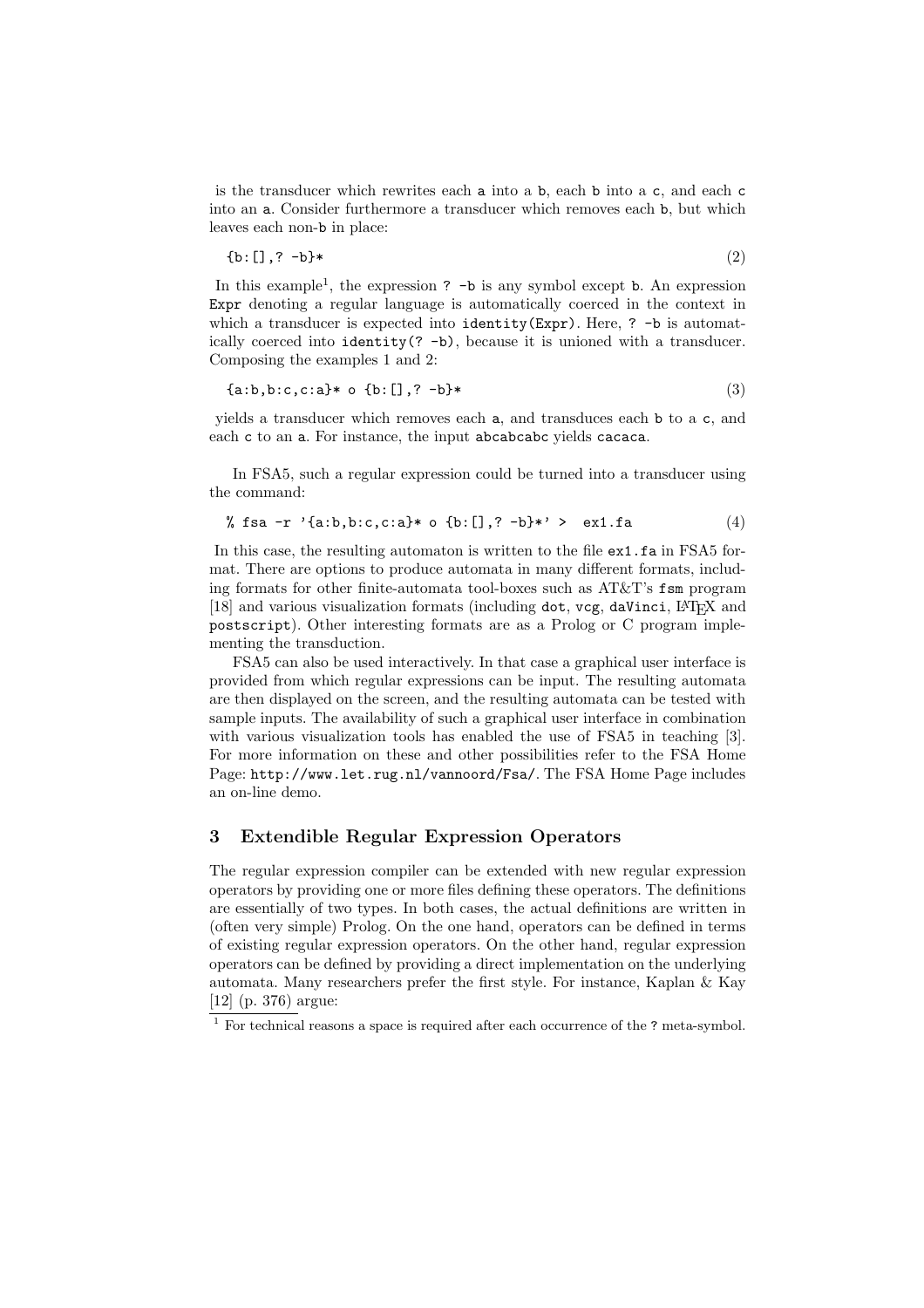The common data structures that our programs manipulate are clearly states, transitions, labels, and label pairs—the building blocks of finite automata and transducers. But many of our initial mistakes and failures arose from attempting also to think in terms of these objects. The automata required to implement even the simplest examples are large and involve considerable subtlety for their construction. To view them from the perspective of states and transitions is much like predicting weather patterns by studying the movements of atoms and molecules or inverting a matrix with a Turing machine. The only hope of success in this domain lies in developing an appropriate set of high-level algebraic operators for reasoning about languages and relations and for justifying a corresponding set of operators and automata for computation.

Paradoxically, Mohri & Sproat improve upon Kaplan & Kay's algorithm by taking precisely the opposite approach. Their algorithm is primarily presented in terms of manipulations upon states and transitions within automata. One could perhaps translate Mohri & Sproat's algorithm into a high-level calculus, but a great deal of efficiency would be lost in the process. It is a testimony to the flexibility of FSA5, that these two approaches can both be implemented and combined (cf. section 4.3).

New operators in terms of existing operators. A regular expression operator is defined as a pair macro(ExprA,ExprB) which indicates that the regular expression ExprA is to be interpreted as regular expression ExprB. For example, simple nullary regular expression operators (equivalent to abbreviatory devices found in tools such as lex and flex), can be defined as in the following example:

$$
\mathtt{macro}(\mathtt{ vowel}, \mathtt{\{a,e,i,o,u\}})
$$
 (5)

indicating that the operator vowel/0 can be understood by assuming that every occurrence of vowel in a regular expression is textually replaced by  $\{a, e, i, o, u\}$ .

The same mechanism is used to define n-ary operators, exploiting Prolog variables. For instance, the containment operator containment(Expr) is the set of all strings which have as a sub-string any of the strings in Expr. This could be defined as follows:<sup>2</sup>

$$
\text{macro}(\text{containment}(\text{Expr}), [\text{? *,Expr,? *}]) \tag{6}
$$

Naturally, operators defined in this way can be part of the definition of other operators. For instance, the operator  $free(A)$  is the language of all strings which do not have any of the strings in A as a substring. This can be defined as:

$$
\text{macro}(\text{free}(A), \text{ "containment}(A)) \tag{7}
$$

<sup>&</sup>lt;sup>2</sup> Note that this operator is standardly available in FSA5. Many of the built-in operators in FSA5 are defined using the same technique.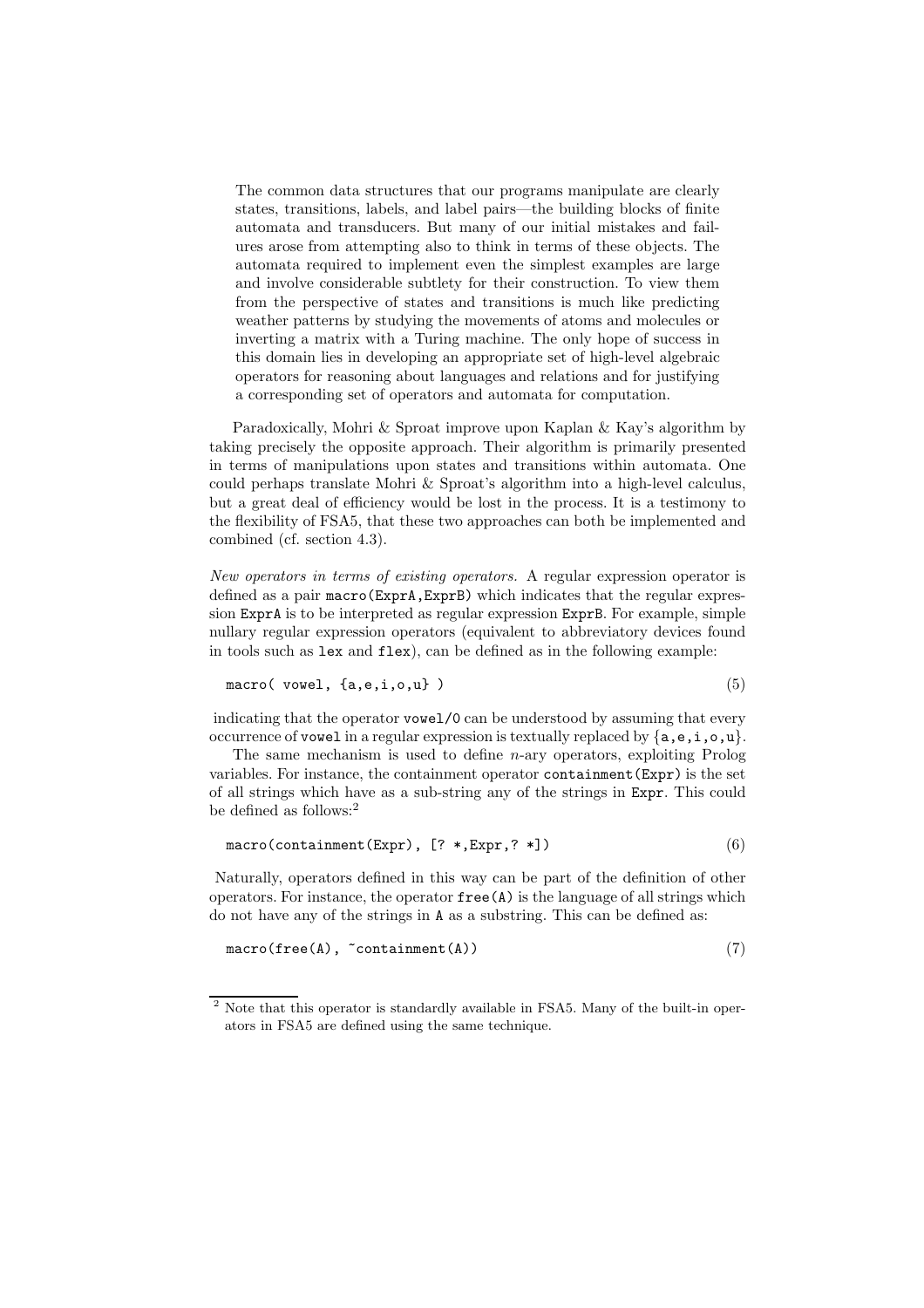We have found it useful to define boolean operators using this mechanism. In fact, if we use the universal language to stand for true and the empty language to stand for false, then the standard operators for intersection and union correspond to conjunction and disjunction:

```
macro(true,? *).
macro(false,{}).
                                                                  (8)
```
With these definitions we get the expected properties:

```
true \& true = true {true, true} = true
true & false = false {true, false} = true
false & true = false {false, true} = true
false \& false = false \{false, false\} = false
                                                          (9)
```
The macros for true and false can also be used to define a conditional expression in the calculus. The operator coerce to boolean maps the empty language to the empty language, and any non-empty language to the universal language:

```
macro(coerce_to_boolean(E),
        range(E o (true x true))).
macro(if(Cond,Then,Else),
     { coerce_to_boolean(Cond) o Then,
       ~coerce_to_boolean(Cond) o Else }).
                                                              (10)
```
Various interesting properties of automata have been implemented which yield boolean values, such as the predicates is equivalent/2 for recognizers, and is functional/1 and is subsequential/1 for transducers (using the algorithms described in for instance [23]).

Regular expression operator definitions can also be recursive. The following example demonstrates furthermore that definitions can take the operands of the operator into account. The operator set(List) yields the union of the languages given by each of the expressions in the list List;  $union(A, B)$  is a built-in operator providing the union of the two languages A and B:

 $macro(set([]), '{}'{}'$ ). macro(set([H|T]),union(H,set(T))). (11)

We can also exploit the fact that these definitions are directly interpreted in Prolog by providing Prolog constraints on such rules. This possibility is used in [7] to define a longest-match concatenation operator which implements the leftmost-longest capture semantics required by the POSIX standard (cf. section 4.4).

A simple example is a generalization of the operator free. Suppose we want to define an operator free(N,Expr) indicating the set of strings which do not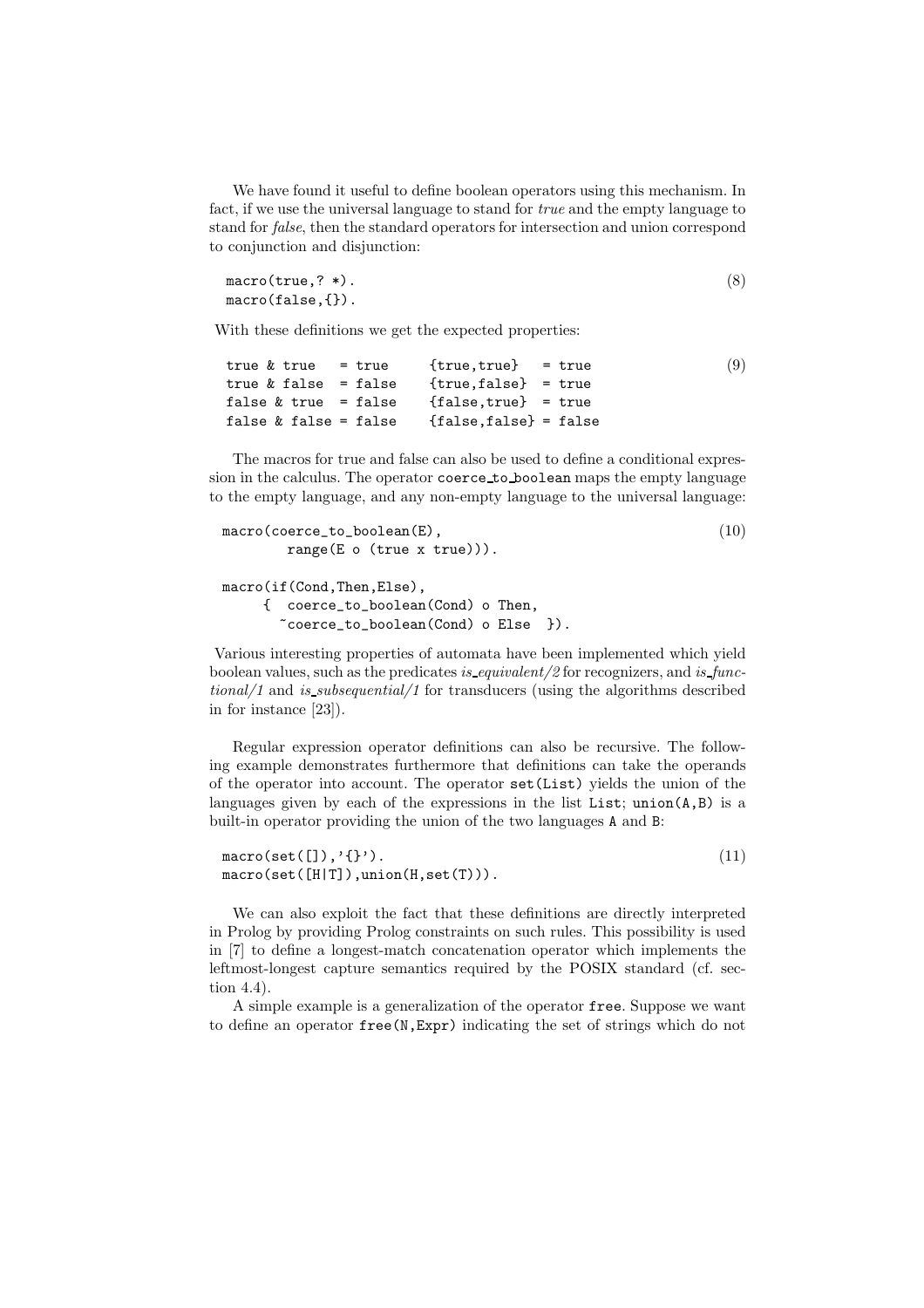contain more than N occurrences of Expr. This can be done as follows:

```
macro(free(N,X)," [? *|List]) :-
    free_list(N,X,List).
free\_list(0, X, [X, ? *]).
free\_list(NO, X, [X, ? * | T]) :-
    NO > 0, N is NO-1, free_list(N, X, T).
                                                                    (12)
```
Another example is an implementation of the N-queens problem: how to place N queens on an N by N chess-board in such a way that no queen attacks any other queen. For any N we can create a regular expression generating exactly all strings of solutions. A solution to the N-queen problem is represented as a string of N integers between 1 and N. An integer  $i$  at position  $j$  in this string indicates that a queen is placed on the  $i$ -th column of the  $j$ -th row.

```
macro(n_queens(N), sigma(N)*
                 & length(N)
                 & columns(N)
                 & diagonals(N)
                 & reverse(diagonals(N)))
                                                                (13)
```
The operator **n** queens(N) is defined as the intersection of a number of constraints. The first constraint,  $signa(N)$ , indicates that a solution must be a string of integers between 1 and N. The second constraint indicates that the length of the string must be N. The remaining constraints ensure that queens do not attack each other. The definition of length illustrates once more the use of Prolog to create a regular expression; the definition of sigma/1 uses the set operator defined previously.

```
macro(length(N), List) :- length(List, N), fill_qm(List).
fill\_qm([]).
fill\_qm([? | T]) :- fill\_qm(T).macro(sigma(N),set(L)):-
    findall(C,between(1,N,C),L).
between(N, _-, N).
between(NO, N, I) :-
    N1 is N0+1, N1 < N+1, between(N1, N, I).
                                                                  (14)
```
The complete program is given in the appendix. For instance, the expression n queens(5) produces the automaton in figure 1.

The mechanism described sofar to define new regular expression operators is already quite powerful. As another illustration, consider the problem of compiling a given finite automaton into a regular expression. This problem becomes trivial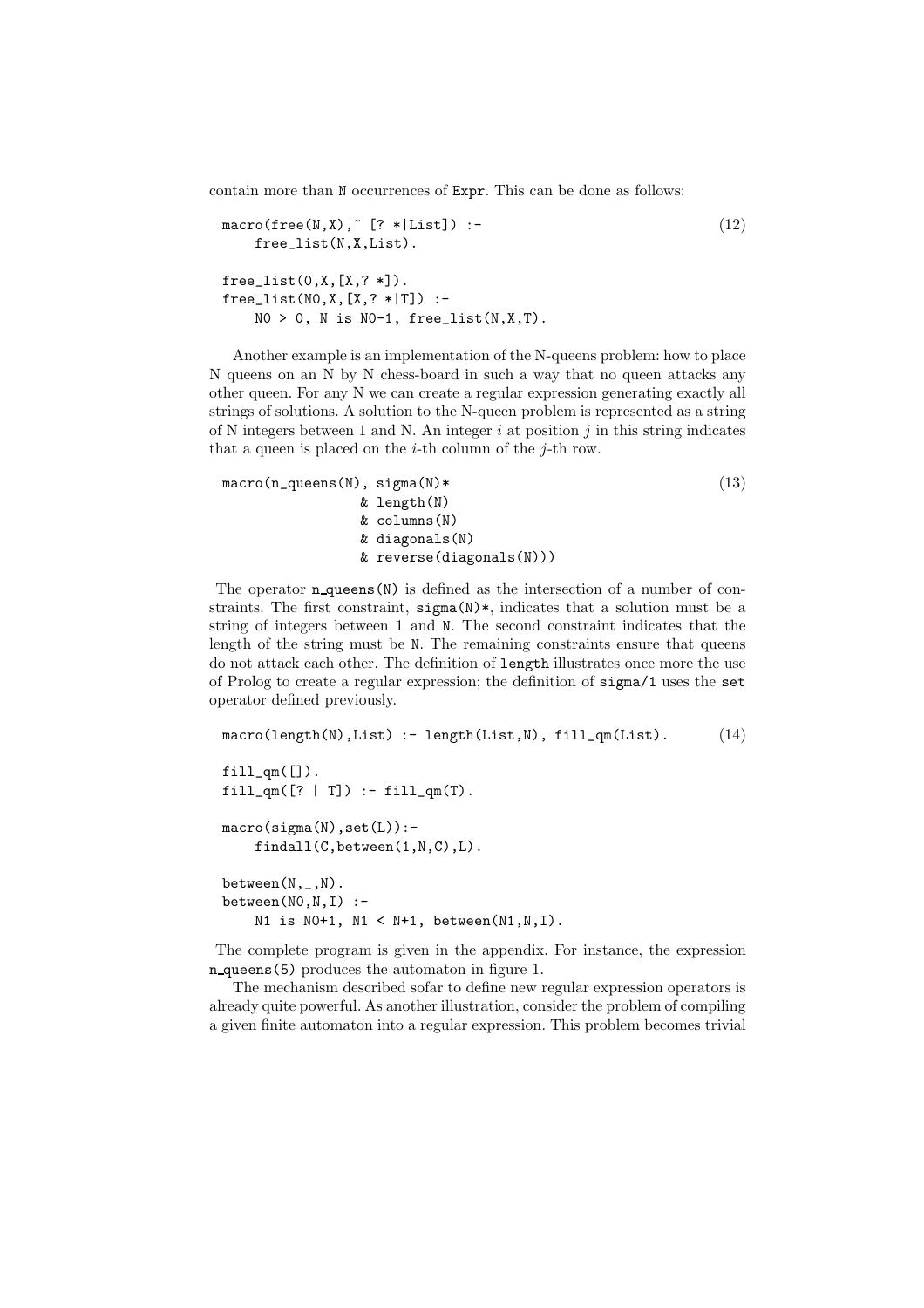

Fig. 1. Solution to the 5-queens problem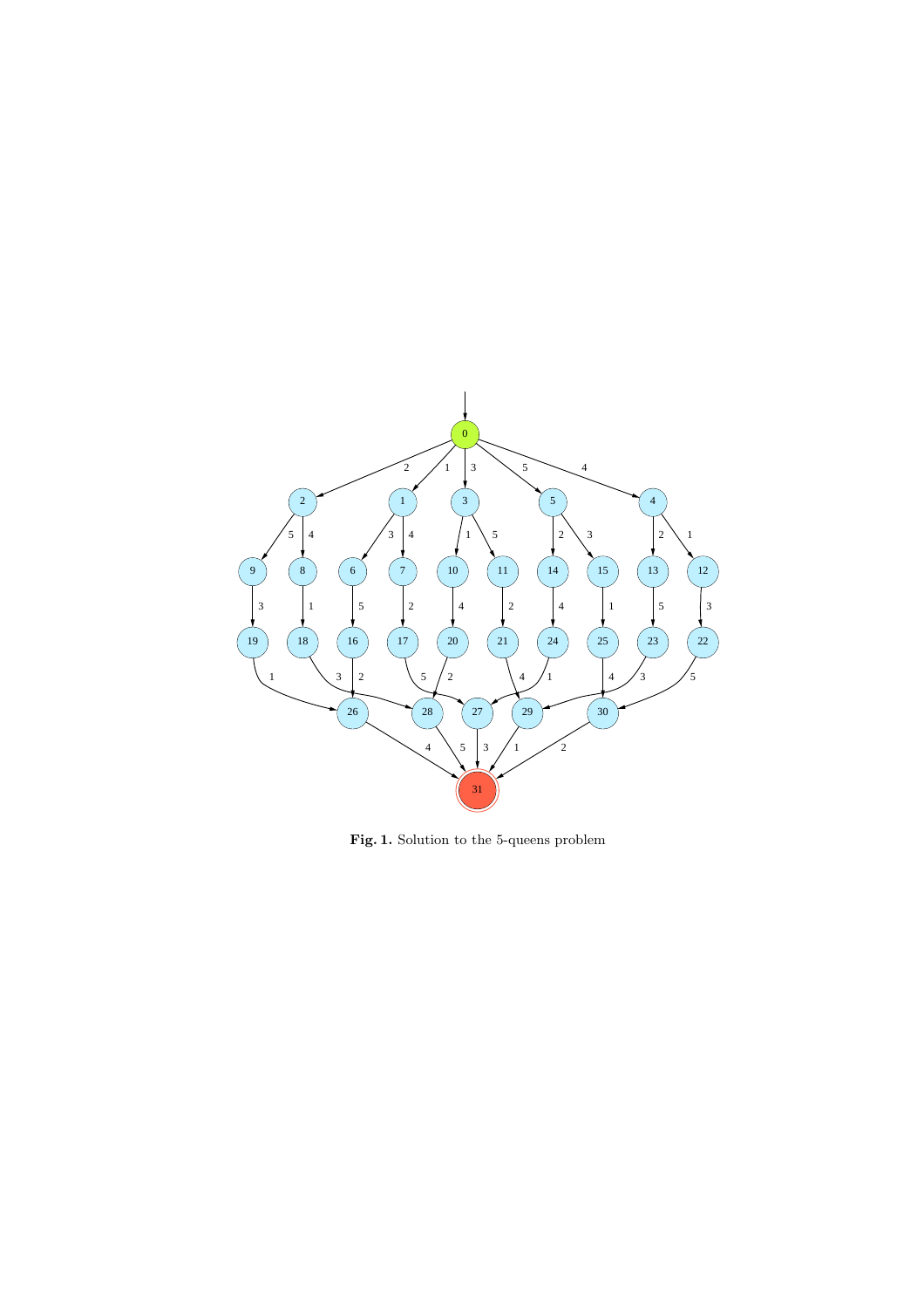if we allow the introduction of new operators. Here is the definition of an operator 'fa/5' which describes an automaton as a listing of its components:

```
macro(fa(Sigma,States,Initials,Finals,Transitions),
  range(

\% state-sym-state triples:
         ([[States,Sigma]*,States]
                & % no non-transition triples:
          free([States,Sigma,States]-Transitions)
                & % start in start-state:
          [Initials,? *]
                & % end in final state:
          [? *,Finals]
         ) o % get rid of state names:
         [[States x [],?]*,States x []]
      ))
                                                             (15)
```
As an example, the automaton given in figure 2.16 of [10] (given in figure 2) can be specified as:

```
fa({0,1},{q1,q2,q3},{q1},{q2,q3},
     {[q1,0,q2],[q1,1,q3],[q2,0,q1],
      [q2,1,q3], [q3,0,q2], [q3,1,q2])
                                                               (16)
```


Fig. 2. Example automaton from figure 2.16 of [10].

Direct implementation of new operators. Some operators are more easily defined in terms of the underlying automaton. For instance, the operator reverse(X) is the set of all strings Y such that the reversal of Y is in X. In case the operand X is constructed by means of standard regular expression operators it would be possible to define the reverse operator recursively in terms of the various forms that X can take; in FSA however X could be constructed by means of various userdefined operators as well. Therefore this approach is not applicable. However, the operation is trivial to define in terms of the underlying automaton: each of the transitions needs to be swapped, final states become start states and vice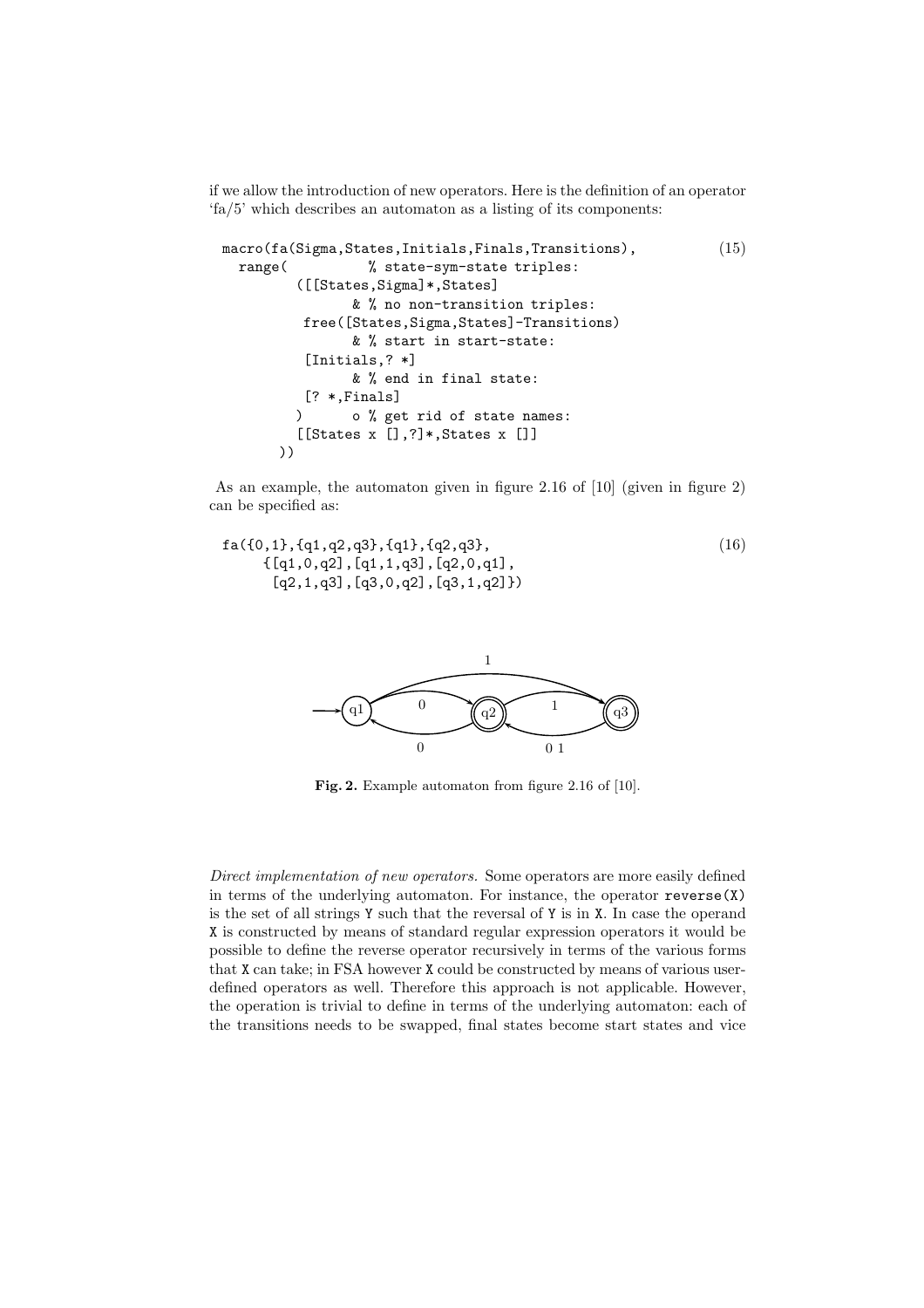versa. The (simplified) definition is given as follows:

```
rx(reverse(Expr),Fa) :-
    fsa_regex:rx(Expr,Fa0), reverse_fa(Fa0,Fa).
reverse_fa(Fa0,Fa) :-
    fsa_data:start_states(Fa0,Finals),
    fsa_data:final_states(Fa0,Starts),
    fsa_data:transitions(Fa0,Trans0),
    reverse_transitions(Trans0,Trans),
    fsa_data:construct_fa(Starts,Finals,Trans,Fa).
reverse_trans([],[]).
reverse\_trans([trans(A,B,C)|T0], [trans(C,B,A)|T]):
    reverse_trans(T0,T).
                                                              (17)
```
As is typical in such definitions, the fsa regex:rx predicate is used to construct an automaton for a given regular expression. The fsa data module provides a consistent interface to the internal representation of automata. Its predicates can be used to select relevant parts of an automaton (such as start states, final states and transitions) and to construct automata on the basis of such parts.

# 4 Regular Expression Operators in NLP

This section illustrates the flexibility and the power of the FSA5 extendible regular expression compiler on the basis of a number of examples taken from recent publications in the field of NLP.

#### 4.1 Lenient Composition.

In a recent paper, Karttunen [16] has provided a new formalization of Optimality Theory in terms of regular expressions. Optimality theory [20] is a framework for the description of phonological regularities which abandons rewrite rules. Instead, a universal function called gen is proposed which maps input strings non-deterministically to many different output strings. In addition, a set of ranked universal constraints rule out many of the phonological representations generated by gen. Some constraints can be conflicting. Therefore it might be impossible for a candidate string to satisfy all constraints. A string is allowed to violate a constraint as long as there is no other string which does not violate that constraint.

Procedurally, this mechanism can be understood as follows. Firstly, an input is mapped to a set of candidate output strings. This set of strings is then passed on to the most important constraint. This constraint removes many of the candidate strings. The remaining strings are passed on to the next important constraint, and so on. If the application of the constraint would remove all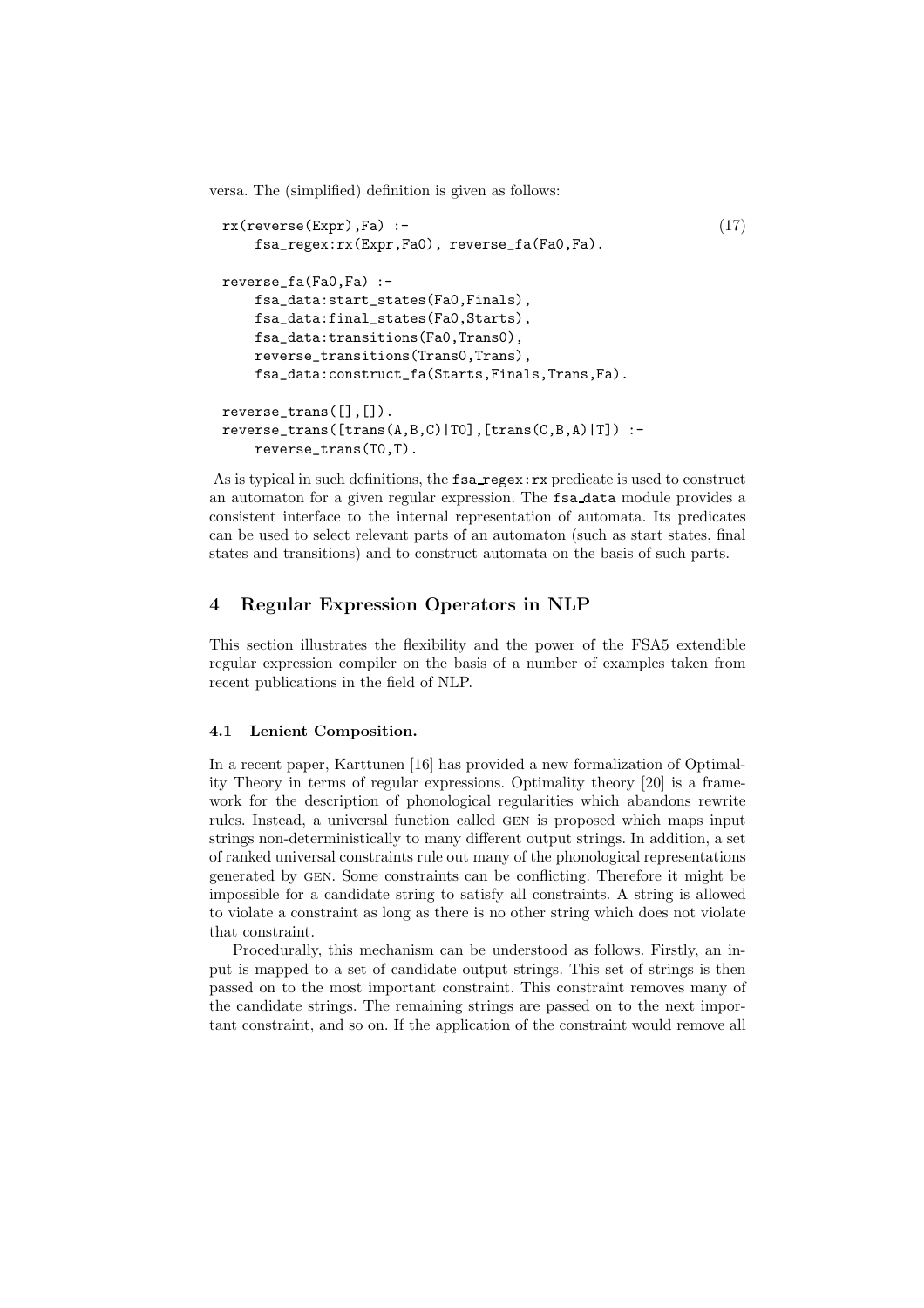remaining candidate strings, then no strings are removed (constraints are violable). In the simplest case, only a single string survives all of the constraints. If none of the strings satisfy a given constraint, then the strings survive with the least number of violations of that constraint.

Karttunen formalizes gen as a regular relation. Each of the constraints is itself a regular language allowing only the strings which satisfy the constraint (unless no strings satisfy the constraint). If the constraints were to be combined using ordinary composition, then the set of outputs would often be empty. Therefore, instead of composition Karttunen introduces an operation of lenient composition which is closely related to a notion of defaults.

Informally, the *lenient-composition* of  $S$  and  $C$  is the composition of  $S$  and  $C$ , except for those elements in the domain of S that are not mapped to anything by S o C. Thus, it enforces the constraint C to those strings in S which have an output that satisfies the constraint:

```
macro(priority\_union(Q,R), \{Q, "domain(Q) o R\}).macro(lenient_composition(S,C), priority_union(S o C,S)).
                                                                (18)
```
Here, priority union of two transductions Q and R is defined as the union of Q and the composition of the complement of the domain of Q with R; i.e. we obtain all pairs from Q, and moreover for all elements not in the domain of Q we apply R. Lenient composition of S and C is defined as the priority union of the composition of  $S$  and  $C$  (on the one hand) and  $S$  (on the other hand); i.e. we obtain the composition of S and C and moreover for all inputs for which that composition is empty we retain S.

Consider the example

$$
lenient\_composition({b x [b,b], a x [b,b]*}, [b,b,b]*)
$$
 (19)

The input transducer maps an a to an even number of b's, and it maps a b to two b's. If this transducer is leniently composed with the requirement that the result must be a string of b's divisible by 3, then the resulting transducer maps b to two b's, as before (since the constraint cannot be satisfied for any map of the input b), and it maps an a to a string of b's which is divisible by 6.

Karttunen illustrates the method by providing a formalization of the syllabification analysis in Optimality Theory. This formalization has been implemented in FSA5 and is given in the appendix.

## 4.2 Priority Union for lexical analysis

Another application of the priority union operator is in spell checking. As in [4] we consider a finite-automaton approach. Suppose we are given a dictionary in the form of a transducer. The transducer will map each word to its lexicographic description. A spell checker attempts to find, for a given word, the lexicographic description of the word which is closest to a word in the dictionary according to some distance function. As in many spell checkers we assume Levenshtein distance: the minumum number of substitutions, deletions and insertions that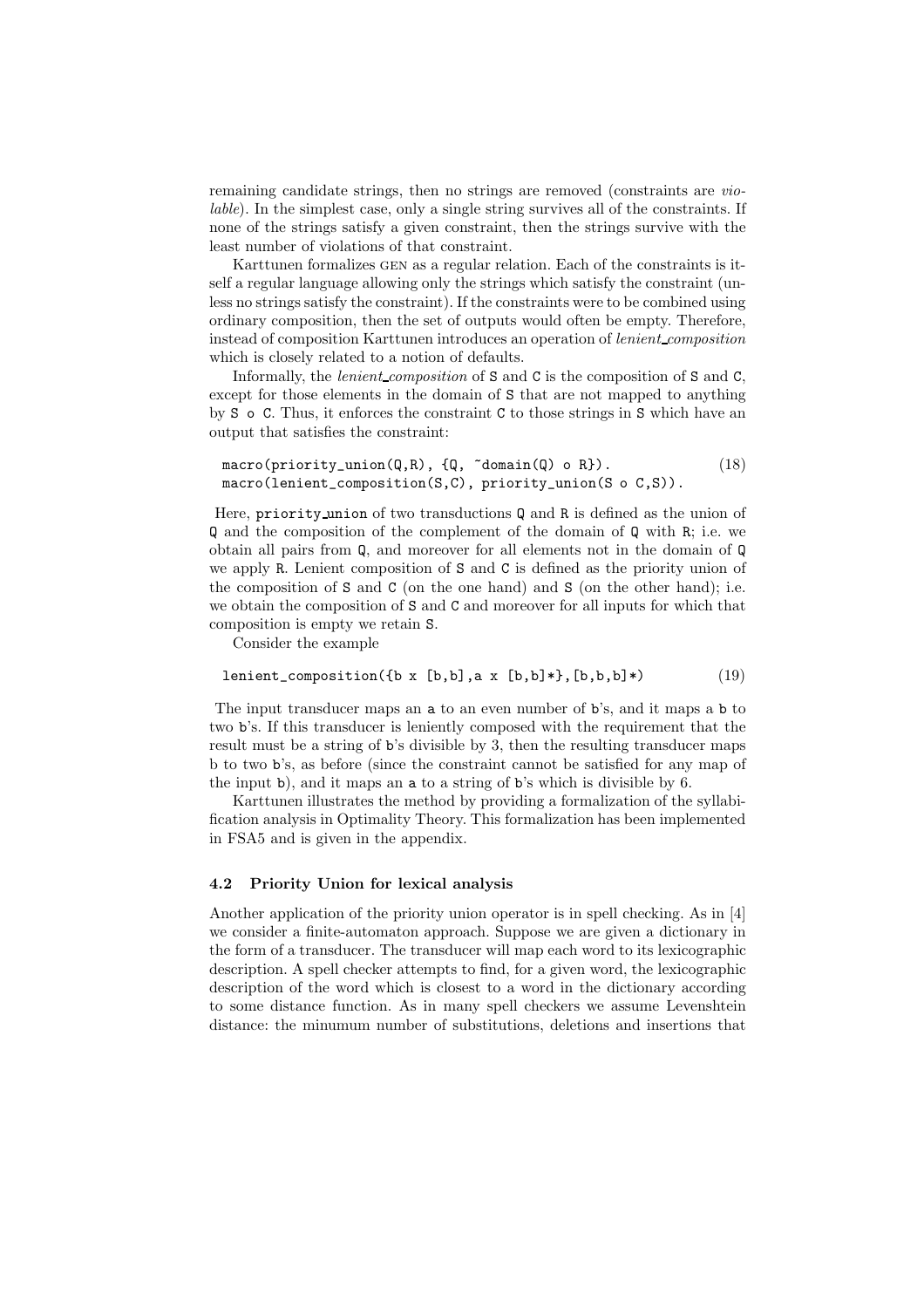is required to map a string into another. In FSA all strings with a Levenshtein distance of 1 can be defined as follows; here X can be thought of as the dictionary,  $lev1(X)$  is the Levenshtein-1 closure of the dictionary:

$$
\text{macro}(lev1(X), \{ subs(X), del(X), ins(X) \})
$$
 (20)

The operators subs/1, del/1 and ins/1 are built-in. The expression subs(X) stands for all pairs  $(x, y)$  such that  $(x', y)$  is in the relation defined by X and  $x'$  can be formed from x by a single substitution. The insertion and deletion operators are defined likewise.

In contrast to [4] we want to obtain the candidates with minimal distance. For instance, if we attempt to lookup book then we don't want to get the description of cook as a result. This can be defined using the priority union operator as follows:

$$
\text{macro(spel11(X), priority\_union(X, lev1(X)))} \tag{21}
$$

For instance, applying spell1 to a dictionary consisting of the identity transducer over the words *book, look, lock, oak* would map each of these words to itself, and in addition it would map a form such as wook to the set book, look and a form such as ook to the set book, look, oak.

We can define expressions for any given radius  $\alpha$ . For example, the case which treats  $\alpha = 2$  is given by:

```
macro(spel12(X), priority\_union(spel11(X), lev1(lev1(X)))) (22)
```
#### 4.3 The replace operator.

In [19] a variant of the replace operator is implemented which is more efficient than previous implementations provided by Kaplan and Kay [12] and Karttunen [13]. This improved version crucially depends on the possibility of manipulating the transitions and states of the underlying automata directly. The replacement of expression Phi into Psi in the context of Left and Right is written replace(Left,Phi,Psi,Right). In the left-to-right interpretation, this operator can be defined as the following cascade:

```
macro(replace(L,Phi,Psi,R),
    r(R) o f(Phi) o replace(Phi,Psi) o l1(L) o l2(L))
                                                               (23)
```
This definition and the definitions of the auxiliary operators are closely modelled on those given in [19]. The auxiliary operators are defined in the appendix.

A typical example of the use of the replace operator is provided by the past tense endings of Dutch regular verbs. In Dutch, the singular past tense is formed by the -de and -te suffixes. If the previous phoneme is voiced, the suffix -de must be used; in order circumstances the -te suffix is appropriate. This phenomenon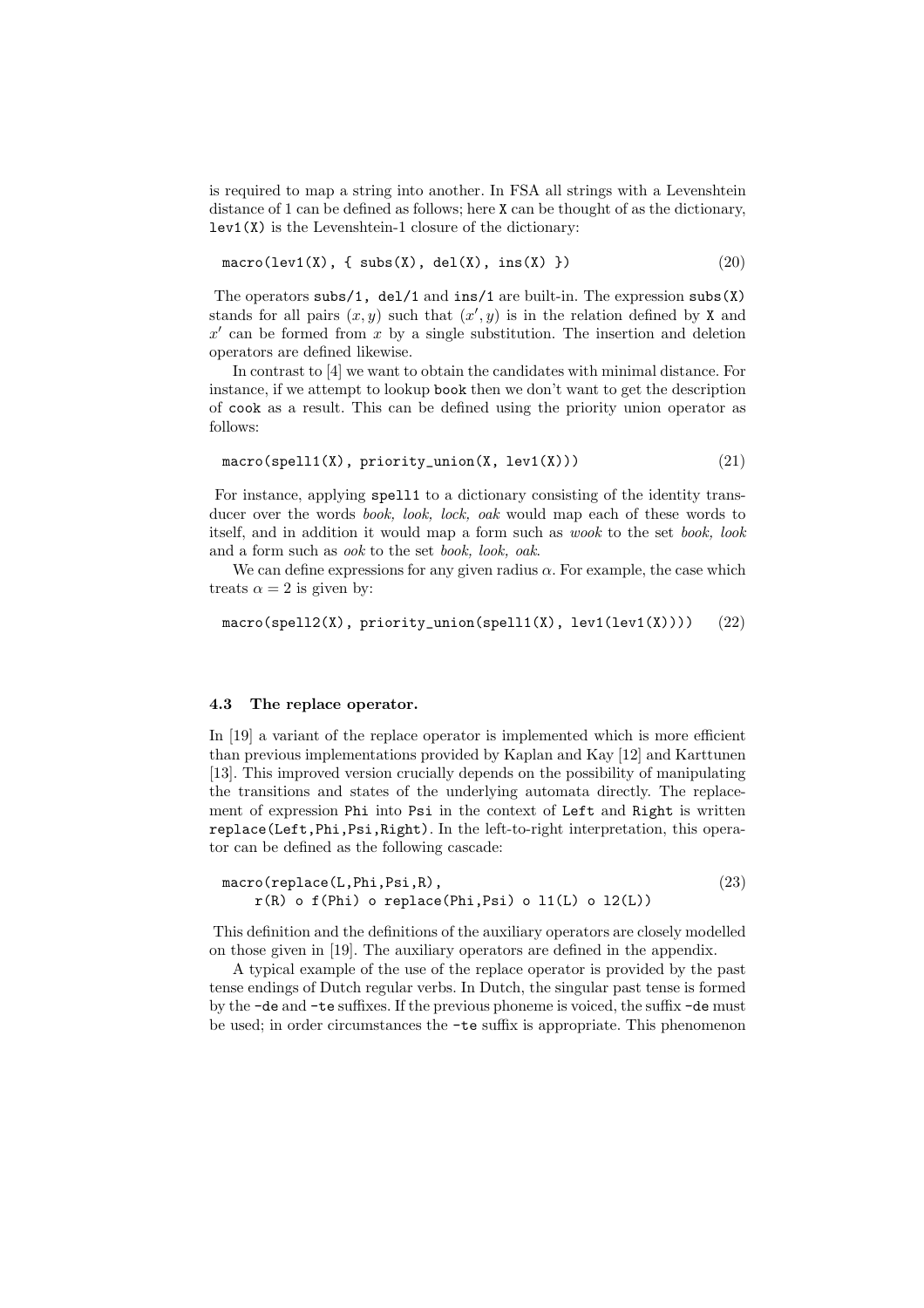can be analysed by assuming an underlying, abstract, -Te suffix. The T is then transformed into a d or t depending on context. The rule can be defined as follows (the + indicates a morpheme boundary):

macro(tkofschip,  $replace([{k,f,s,[c,h],p,t,x],+]$ ,'T',t,e) o replace(+,'T',d, []) (24)

#### 4.4 Leftmost-longest contexted replacement.

In [7] a leftmost-longest match contexted replacement operator

#### lml(T,Left,Right)

is defined which ensures that the transducer T is applied in contexts Left and Right, using a leftmost-longest match strategy. One application of such an operator is finite-state parsing (chunking), [1, 5, 8, 22]. In finite-state parsing, sets of context-free rules are collected into levels. Typically there is a finite number of such levels, and these levels are ordered. First each of the rules of the first level apply. The result is then input to the second level, etc. Note that rules cannot work on their own output, unless the same rule is placed in several levels.

In the following example we will not use the contexts; therefore lml/1 is defined as:

$$
\text{macro}(\text{lml}(T), \text{lml}(T, [] , []))
$$
\n
$$
(25)
$$

This operator ensures that the transducer T is applied to a string at all possible positions, using a left-to-right left-most longest match policy.

In this particular example we will assume that the input to the finite-state parser is a tagged sentence: each word is represented by a category, an opening bracket, the word itself, and a closing bracket. A rule with a given left hand side and right hand side will look for the sequence of elements described by the right hand side and wrap the result inside left hand side brackets. In general, the macro --> can be defined as the following transducer (this macro disallows the case that the daughters is the empty string):

$$
\text{macro}((A \dashrightarrow \text{Ds}), [[] x [A,'['], Ds-[], []:']') \tag{26}
$$

We use the macro  $d(\text{Expr})$  for elements in the right hand side of rules; the macro dw(Expr) is similar but is used for pre-terminals, to refer to specific words.

| $macro(d(Cat)$ ,                                    |  | $[Cat, '['::'(', free(']'); '']':')']$ . | (27) |
|-----------------------------------------------------|--|------------------------------------------|------|
| macro(dw(Cat,Word), [Cat, '[':'(', Word, ']':')']). |  |                                          |      |

Note that the brackets (introduced by an earlier level) are replaced here by other brackets in order to ensure that these brackets cannot be used in later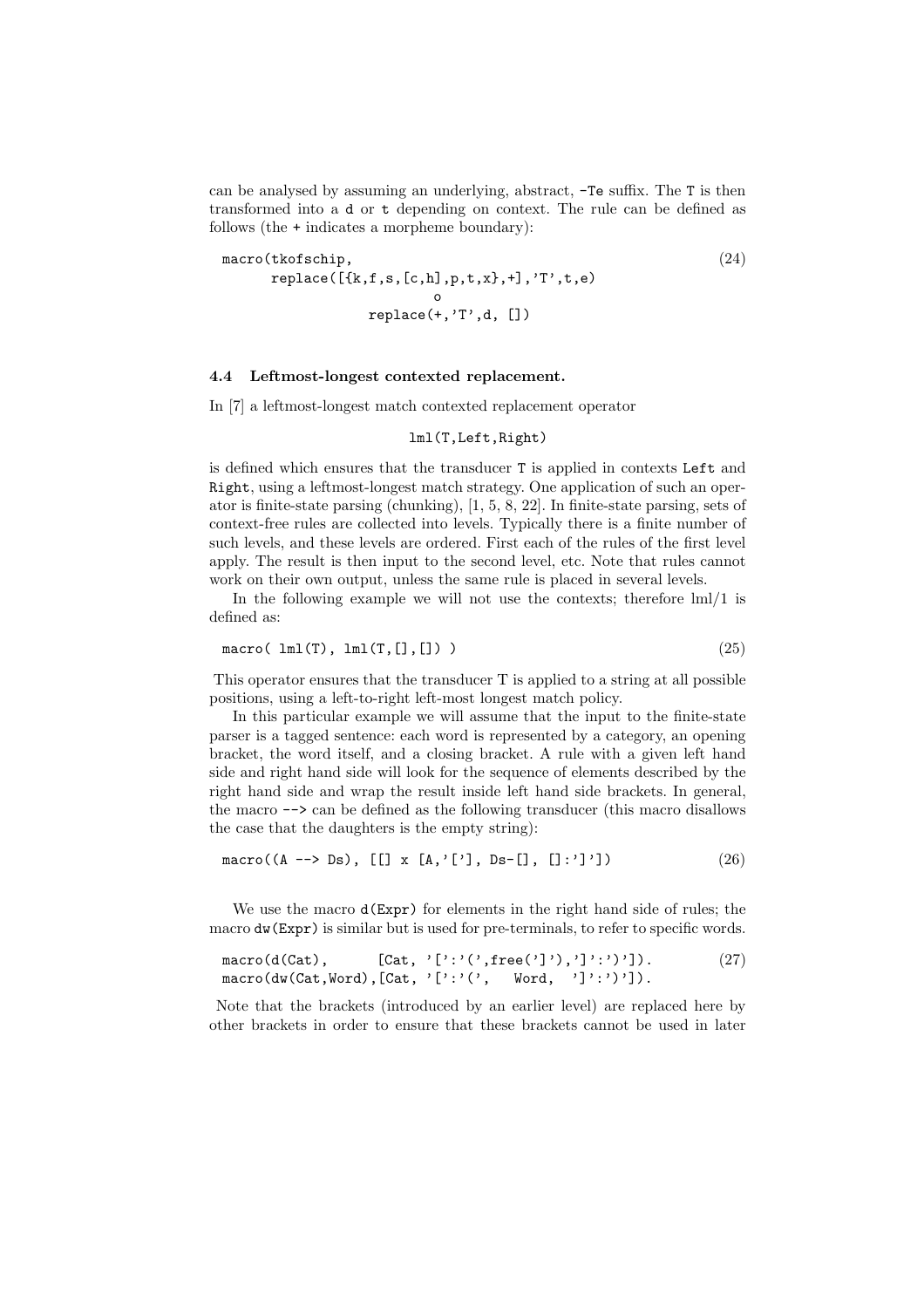levels again; in other words at any given level we can only 'see' the top-most constituents (yet, the full parse tree can be recoved using the 'invisible' brackets). Using these two macro's a rule to recognize basic noun phrases is:

$$
np \text{ --> } [d(art)^{\hat{ }} , d(num)^{\hat{ }} , d(adj)*, d(n)+]
$$
\n
$$
(28)
$$

A level of rules can now simply be defined as the replacement operator applied to the union of these rules. For instance, the following is a level recognizing multiword-units (for instance, the Dutch phrase 'ten opzichte van' is comparable to the English phrase 'with respect to'):

```
macro(mwu,lml({
  (p \rightarrow\text{[dw(p,ten),dw(n,opzichte),dw(p,van)]}),
  (p \rightarrow > [dw(p, in), dw(n, verband), dw(p, met))]),
  (p \rightarrow \lceil dw(p,in),dw(n,plaats),dw(p,van)] ) }))
                                                                             (29)
```
Finally, we use composition to combine a number of such levels. Thus, the following expression defines a simple noun-phrase chunker:

```
macro(np_chunker,
  mwu o lml((adj \rightarrow) [d(adv), d(adj)]))o lml(( np --> [d(art)^, d(num)^, d(adj)*, d(n)+]))o lml(( pp --> [d(p), d(np)]))o lml(( np --> [d(np), d(pp)+]))(30)
```
For example, one of the sentences from the Eindhoven corpus [6] is chunked as in figure 3.

## 5 Implementational Issues

The regular expression compiler is defined in SICStus Prolog. This choice was motivated because the FSA Utilities toolbox has been developed as a platform for experimenting with finite-state approaches in natural language processing. Prolog allows for rapid prototyping of new techniques and variations of known techniques. The drawback is that the CPU-time requirements increase in comparison with an implementation based on C or  $C_{++}$ . In [26] it is shown that the implementation of the determinizer is typically about 2 to 5 times slower in FSA Utilities than in AT&T's  $fsm$  library ([18]); the FSA Utilities toolbox contains a variant of the determinization algorithm for input automata with large amounts of  $\epsilon$ -moves. In such cases FSA Utilities is often much faster. The implementation of the minimization algorithm [9, 2] is up to three times faster than the implementation described in [17], which was shown to be much faster than the corresponding implementations in Fire Lite [27] and Grail [21].

Regular expressions are read and parsed using the Prolog parser (i.e. regular expressions are read in as Prolog terms), exploiting the inherent flexibility of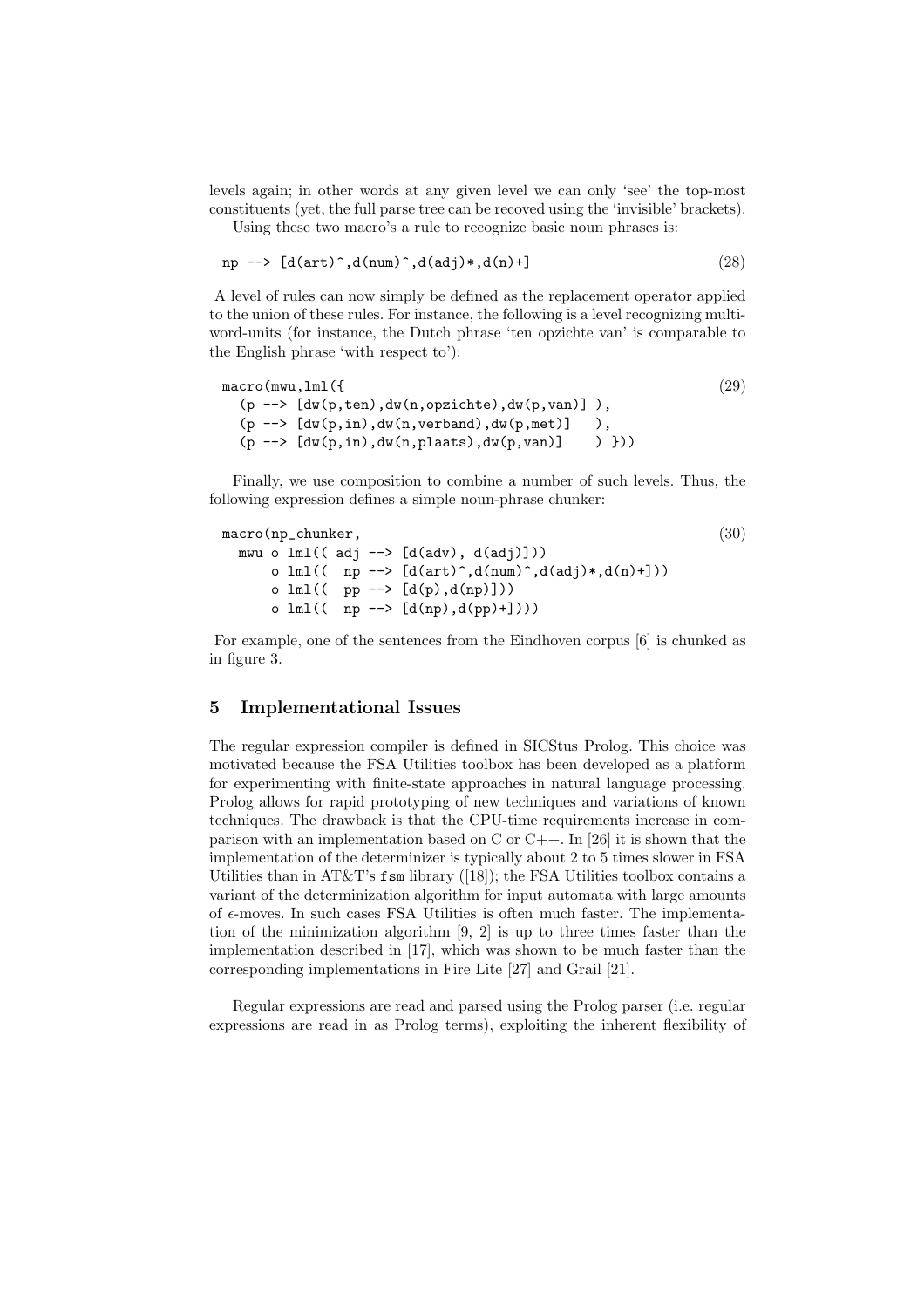

Fig. 3. Application of NP chunker

this parser (such as the possibility to declare that new operators may be written using operator syntax; therefore we can write  $E1 \circ E2$  instead of  $o(E1, E2)$ ). The constructed term is straightforwardly compiled into a corresponding finite automaton using a simple top-down recursive-descent procedure.

This mechanism implies that in order to construct an automaton for a regular expression such as  $[a*,b,c^{\text{-}},d^{\text{+}}]$  automata are constructed for each of the sub-expressions. For regular expressions which are constructed solely using such simple operators, more efficient automaton construction algorithms are known. We have not implemented these algorithms because of the desire to be able to treat user-defined operators. A possible improvement could be to have the compiler identify which parts of an expression are simple enough to be treated by a more efficient specialized algorithm.

The compiler supports caching of sub-expressions. If the cache facility is switched on, then the result of each sub-expression that is encountered will be cached for later re-use. This can increase efficiency for the compilation of a single expression, but it is especially useful in an interactive session where the user gradually alters the regular expression; typically a large part of the expression remains the same and interactive response time can be much more attractive.

The caching facility can also be used selectively. The cache(Expr) operator can be used to cache the result of the compilation of a specific regular expression Expr. For instance, in example 20 the expression  $lev1(X)$  is defined as {  $subs(X)$ ,  $del(X)$ ,  $ins(X)$  }. If we write instead:

 $macro(lev1(X), \{subs(cache(X)), del(cache(X)), ins(cache(X))\})$  (31)

then X will be compiled only once.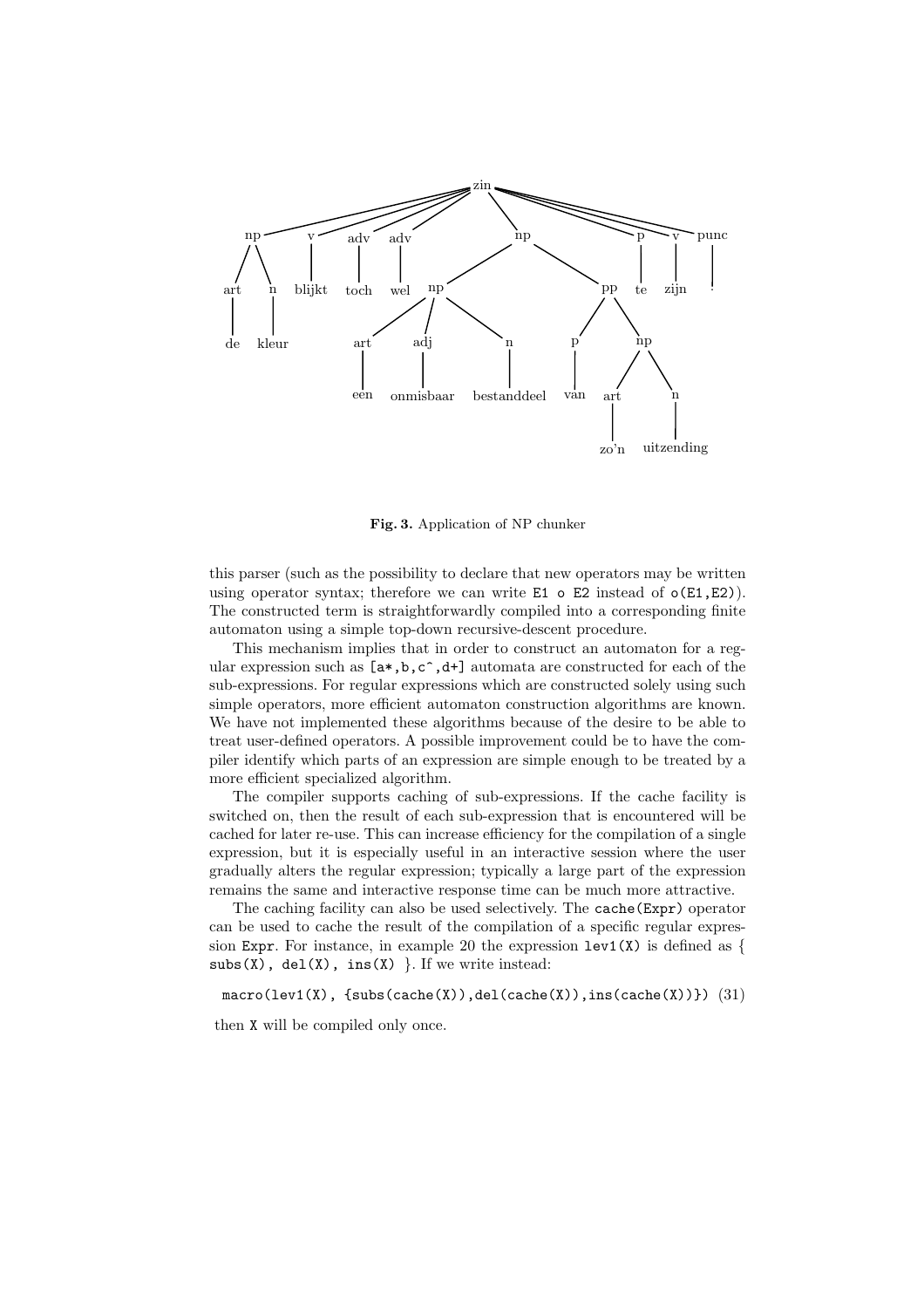The compiler supports a number of other operators which have an effect on the underlying automata, but not on the corresponding language or relation. For instance, the operator determinize(Expr) can be used to ensure that the resulting automaton is determinized. Similar operators provide a simple interface to various minimization algorithms provided by FSA5.

Furthermore, certain operators can be used for the sole purpose of obtaining a side-effect. One example was the cache/1 operator discussed above. The operator spy(Expr), for instance, can be used to request that the compiler provides progress information on the compilation of the expression Expr (size of the result, and CPU-time required to obtain the result). Such progress information is crucial for a better understanding of the sources of complexity of particular expressions.

# Concluding Remarks

We have presented the extendable regular expression compiler of FSA5. We have shown that the functionality and flexibility provided by the toolbox can be used to experiment with a variety of finite-state techniques in natural language processing, including applications in phonology, morphology and syntax.

## References

- [1] Steven Abney. Partial parsing via finite-state cascades. In John Carroll, editor, Workshop on Robust Parsing; Eight European Summer School in Logic, Language and Information, pages 8–15, 1995.
- [2] Alfred V. Aho, John E. Hopcroft, and Jeffrey D. Ullman. The Design and Analysis of Computer Algorithms. Addison-Wesley, 1974.
- [3] Gosse Bouma. A modern computational linguistics course using dutch. In EACL 99: Computer and Internet Supported Education in Language and Speech Technology. Proceedings of a Workshop sponsored by ELSNET and The Association for Computational Linguistics, Bergen Norway, 1999.
- [4] Christian S. Calude, Kai Salomaa, and Sheng Yu. Metric lexical analysis. In O. Boldt, H. Juergensen, and L. Robbins, editors, Workshop on Implementing Automata; WIA99 Pre-Proceedings, Potsdam Germany, 1999.
- [5] Jean-Pierre Chanod and Pasi Tapanainen. A robust finite-state grammar for French. In John Carroll, editor, Workshop on Robust Parsing, Prague, 1996. These proceedings are also available as Cognitive Science Research Paper #435; School of Cognitive and Computing Sciences, University of Sussex.
- [6] P. C. Uit den Boogaart. Woordfrequenties in geschreven en gesproken Nederlands. Oosthoek, Scheltema & Holkema, Utrecht, 1975. Werkgroep Frequentie-onderzoek van het Nederlands.
- [7] Dale Gerdemann and Gertjan van Noord. Transducers from rewrite rules with backreferences. In Ninth Conference of the European Chapter of the Association for Computational Linguistics, Bergen Norway, 1999.
- [8] Gregory Grefenstette. Light parsing as finite-state filtering. In EACI 1996 Workshop Extended Finite-State Models of Language, Budapest, 1996.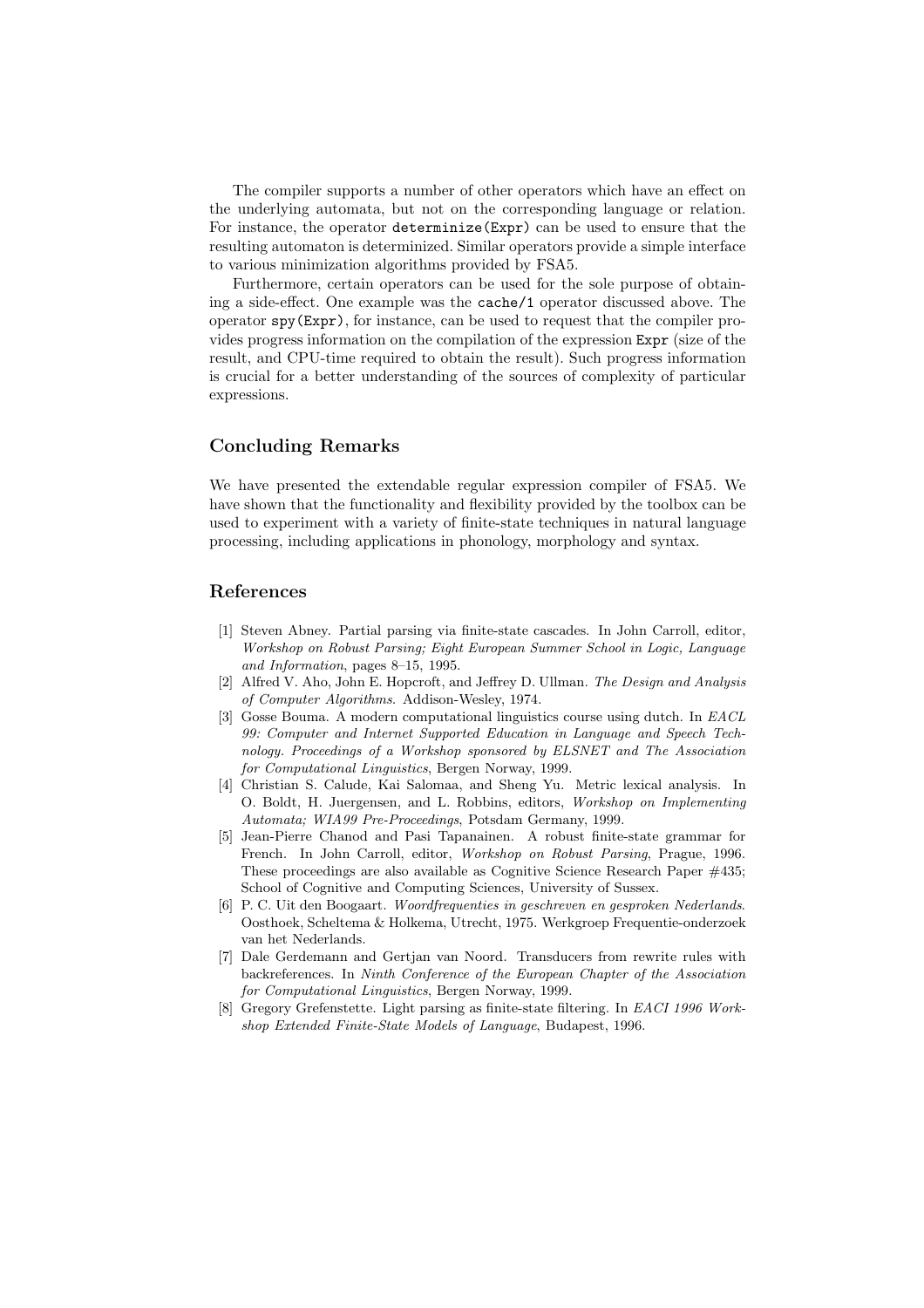- [9] John E. Hopcroft. An n log n algorithm for minimizing the states in a finite automaton. In Z. Kohavi, editor, The Theory of Machines and Computations, pages 189–196. Academic Press, 1971.
- [10] John E. Hopcroft and Jeffrey D. Ullman. Introduction to Automata Theory, Languages and Computation. Addison Wesley, 1979.
- [11] C. Douglas Johnson. Formal Aspects of Phonological Descriptions. Mouton, The Hague, 1972.
- [12] Ronald Kaplan and Martin Kay. Regular models of phonological rule systems. Computational Linguistics, 20(3):331–379, 1994.
- [13] Lauri Karttunen. The replace operator. In 33th Annual Meeting of the Association for Computational Linguistics, M.I.T. Cambridge Mass., 1995.
- [14] Lauri Karttunen. Directed replacement. In 34th Annual Meeting of the Association for Computational Linguistics, Santa Cruz, 1996.
- [15] Lauri Karttunen. The replace operator. In Emannual Roche and Yves Schabes, editors, Finite-State Language Processing, pages 117–147. Bradford, MIT Press, 1997.
- [16] Lauri Karttunen. The proper treatment of optimality theory in computational phonology. In Finite-state Methods in Natural Language Processing, pages 1–12, Ankara, 1998.
- [17] George Anton Kiraz and Edmund Grimley-Evans. Multi-tape automata for speech and language systems: A prolog implementation. In Derick Wood and Sheng Yu, editors, Automata Implementation. Second Internation Workshop on Implementing Automata, WIA '97, pages 87–103. Springer Lecture Notes in Computer Science 1436, 1998.
- [18] Mehryar Mohri, Fernando C.N. Pereira, and Michael Riley. A rational design for a weighted finite-state transducer library. In Automata Implementation. Second International Workshop on Implementing Automata, WIA '97. Springer Verlag, 1998. Lecture Notes in Computer Science 1436.
- [19] Mehryar Mohri and Richard Sproat. An efficient compiler for weighted rewrite rules. In 34th Annual Meeting of the Association for Computational Linguistics, Santa Cruz, 1996.
- [20] Alan Prince and Paul Smolensky. Optimality theory: Constraint interaction in generative grammar. Technical Report TR-2, Rutgers University Cognitive Science Center, New Brunswick, NJ, 1993. MIT Press, To Appear.
- [21] D. Raymond and D. Wood. The grail papers. Technical Report TR-491, University of Western Ontario, Department of Computer Science, London Ontario, 1996.
- [22] Emmanuel Roche. Parsing with finite-state transducers. In Emmanuel Roche and Yves Schabes, editors, Finite-State Language Processing, pages 241–281. MIT Press, Cambridge, 1997.
- [23] Emmanuel Roche and Yves Schabes. Introduction. In Emmanuel Roche and Yves Schabes, editors, Finite-State Language Processing. MIT Press, Cambridge, Mass, 1997.
- [24] Gertjan van Noord. FSA Utilities: A toolbox to manipulate finite-state automata. In Darrell Raymond, Derick Wood, and Sheng Yu, editors, Automata Implementation, pages 87–108. Springer Verlag, 1997. Lecture Notes in Computer Science 1260.
- [25] Gertjan van Noord. FSA Utilities (version 5), 1998. The FSA Utilities toolbox is available free of charge under Gnu General Public License at http://www.let.rug.nl/˜vannoord/Fsa/.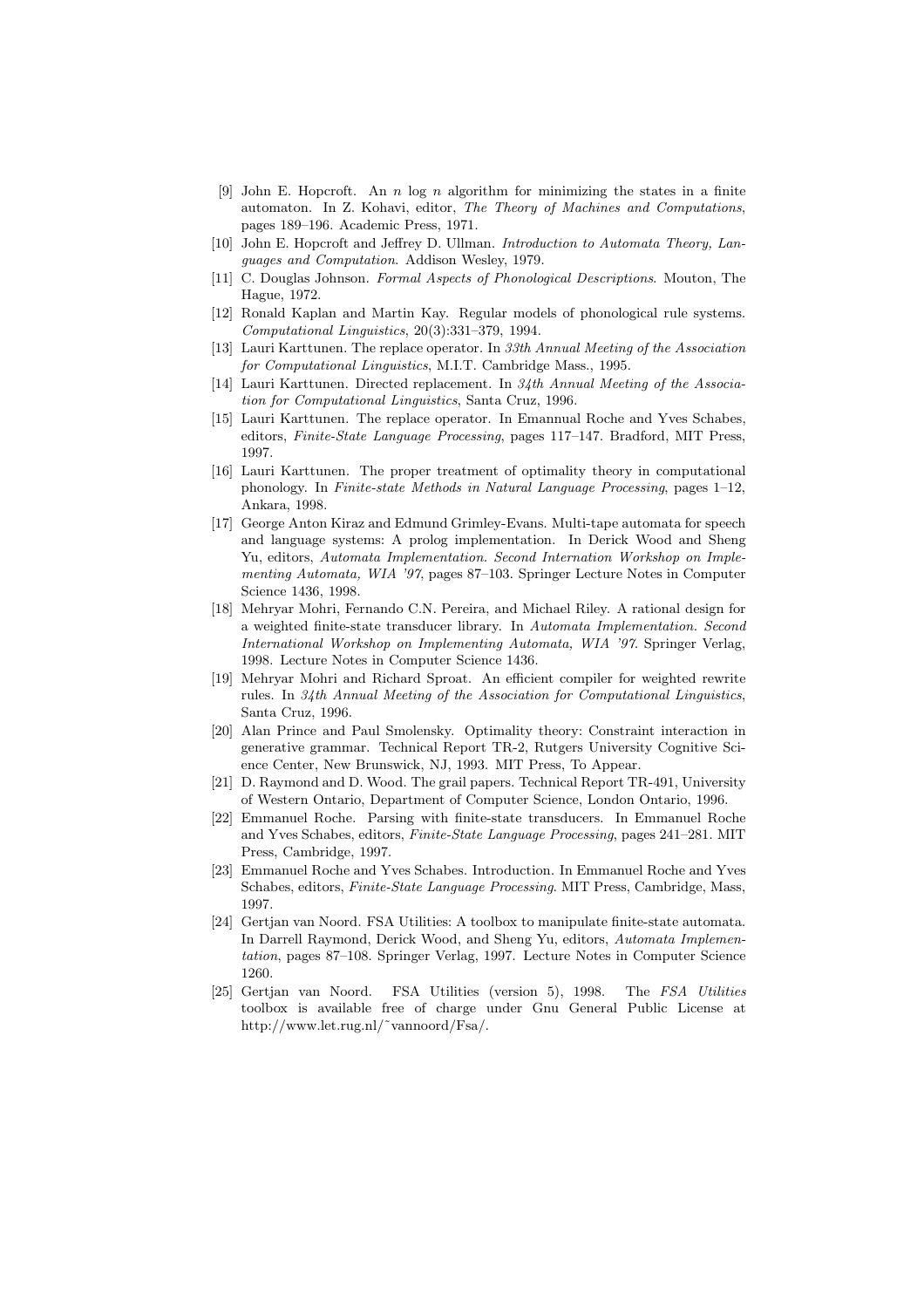- [26] Gertjan van Noord. The treatment of epsilon moves in subset construction. In Finite-state Methods in Natural Language Processing, Ankara, 1998. cmplg/9804003. Accepted for Computational Linguistics.
- [27] Bruce W. Watson. Taxonomies and Toolkits of Regular Language Algorithms. PhD thesis, Eindhoven University of Technology, 1995.

# A Syllabification in Optimality Theory

This is the implementation of Karttunen's formalization of syllabification in Optimality Theory.

```
%% Karttunen's X -> L ... R. Every X is 'bracketed' with L and R.
macro(dots(X,L,R), [[free(X), [[] x L, X, [] x R]]*, free(X)]).
%% Karttunen's A => L R. Every A must occur in context L _ R.
\texttt{macro}(\texttt{restrict}(A, L, R), \texttt{``[? *, A, ``[R, ? *]] } \& \texttt{``['['', *, L], A, ? *]}).macro(cons,{b,c,d,f,g,h,j,k,l,m,n,p,q,r,s,t,v,w,x,z}).
macro(lbr,{'O[', 'D[', 'X[', 'N['}).
macro(input,{cons,vowel}*).
macro(parse, dots(cons,{'O[','D[','X['},']')
              o dots(vowel,\{N['', 'X['', '']')).
macro(overparse,[([] x [lbr, ']')]^{\hat{ }},dots({cons,vowel},[] , [lbr, ']']^{\hat{ }})]).
macro(onset,['0[', cons^, ']']).
macro(nucleus,['N[', vowel^, ']']).
macro(coda,['D[', cons<sup>o</sup>, ']']).
macro(unparsed,['X[', {cons,vowel}, ']']).
macro(syllable_structure,ignore([onset^,nucleus,coda^],unparsed)* ).
macro(gen, input o overparse o parse o syllable_structure).
macro(have_ons,restrict('N[', onset, [])).
macro(nocoda,free('D[')).
%% 'parse' is used twice in Karttunen 98; we use parsed(N) where N is
%% the maximum number of occurrences of X
macro(parsed(N), free(N,'X[')).
macro(fillnuc, free(['N[', ']'])).
macro(fillons, free(['O[', ']'])).
:- op(403,yfx,lc).
macro(R lc C, lenient_composition(R,C)).
macro(syllabify,gen lc have_ons lc nocoda lc fillnuc lc parsed(0) lc
        parsed(1) lc parsed(2) lc parsed(3) lc parsed(4) lc fillons ).
```
# B Mohri & Sproat Replace Operator

Implementation in FSA5 of the contexted replacement operator of [19].

```
macro(r(R),reverse(marker(1,[sigma*,reverse(R)],[>]))).
macro(f(F),reverse(marker(1,[{sigma,>}*,reverse([ignore(F,{>}),>])],
                               [\cdot\langle 1',\cdot\langle 2'\end{bmatrix})\rangle .
macro(l1(L), sloppy_ignore(marker(2,[sigma*,L],'<1'),{'<2':'<2'})).
macro(12(L), marker(3,[sigma*,L], '2')).
```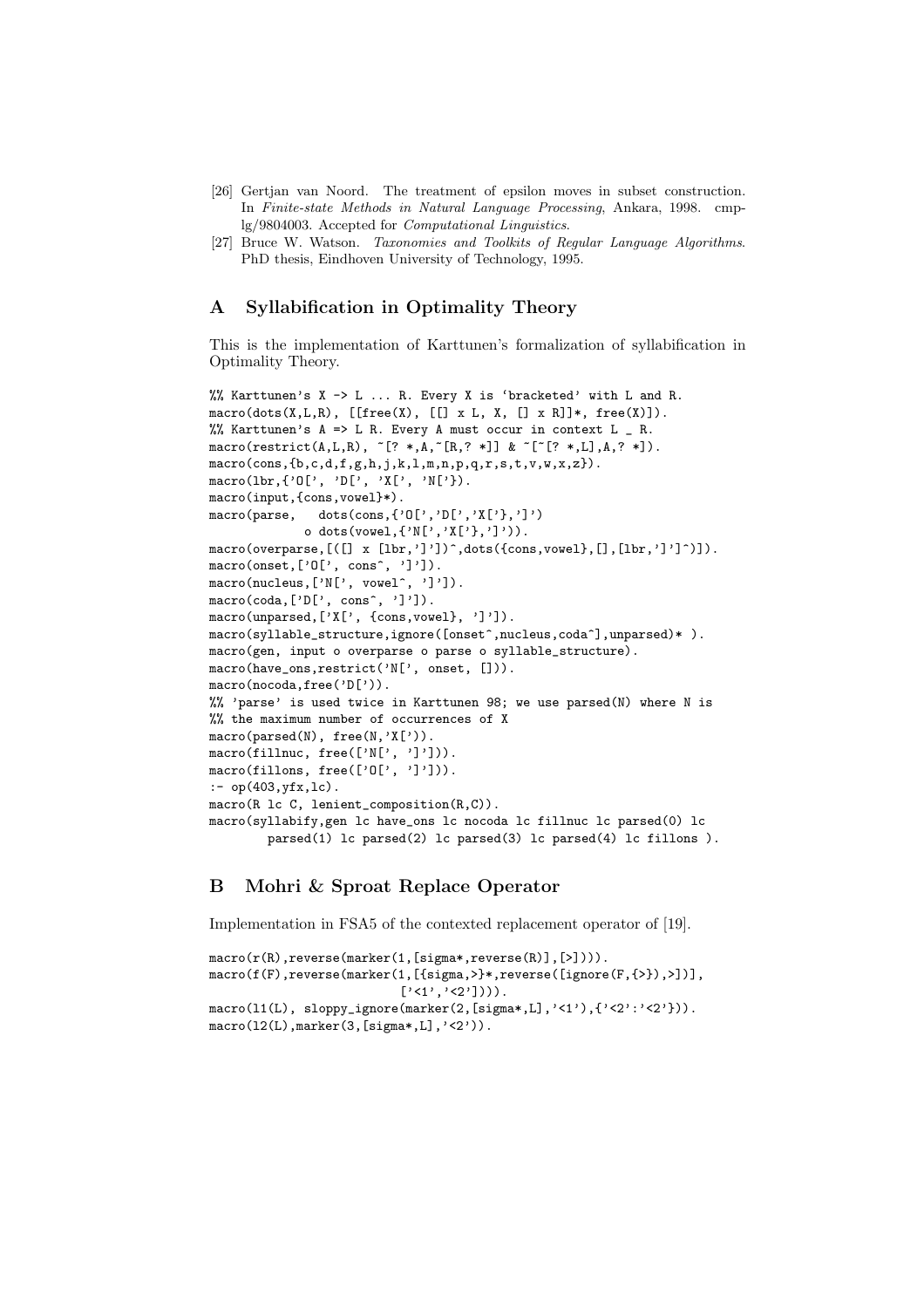```
macro(replace(Phi,Psi), {{sigma,'<2':'<2', > :[]},
                ['<1':'<1',ignore(Phi,{'<1','<2',> }) x Psi,> :[]]}*).
macro(sigma,? - {'<1','<2',>}).
rx(marker(Type,Expr,C),Fa) :-
    fsa_regex:rx(identity(determinize(Expr)),Fa0), mark(Type,C,Fa0,Fa).
mark(1,Ins,Fa0,Fa) :- %% Ins: symbols to be inserted
    fsa_regex:add_symbols(Ins,Fa0,Fa1), fsa_data:symbols(Fa1,Sig),
    fsa_data:start_states(Fa1,Starts), fsa_data:transitions(Fa1,Trs0),
    fsa_data:final_states(Fa1,Fins), fsa_data:all_states(Fa1,AllSts),
    ordsets:ord_subtract(AllSts,Fins,NFins0),
    add_ins(Fins,Ins,NFins,NFins0,Trs,Trs1),
    replace_trs_sf(Trs0,Trs1,Fa0),
    fsa_data:rename_fa(Sig,Starts,NFins,Trs,[],Fa).
replace\_trs\_sf([],[]_{,\_}).
replace_trs_sf([trans(A0,B,C)|T0],[trans(A,B,C)|T],Fa):-
    (fsa_data:final\_state(Fa, A0) \rightarrow A=q(A0); A=AO),
    replace_trs_sf(T0,T,Fa).
add_{\text{in}}([],_{\text{in}},F,F) --> [].
add_ins([F0|Fs],Ins,[q(F0)|NewF0],NewF) -->
    add_ins0(Ins,F0), add_ins(Fs,Ins,NewF0,NewF).
add_ins0([],_F) --> [].
add\_ins0([Sym|Syms], F) \longrightarrow [trans(F, []/Sym, q(F))], add\_ins0(Syms, F).mark(2,Del,Fa0,Fa) :- %% Sym is a symbol to be deleted
    fsa_regex:add_symbols([Del],Fa0,Fa1),
    fsa_data:copy_fa_except(transitions,Fa1,Fa2,Trs0,Trs),
    fsa_data:copy_fa_except(final_states,Fa2,Fa,Fins,AllSts),
    fsa_data:all_states(Fa0,AllSts),
    add_deletions(Fins,Del,Trs1,Trs0), sort(Trs1,Trs).
add\_deletions([], _{\_}) \longrightarrow [].
add_deletions([F|Fs],Del) --> [trans(F,Del/[],F)], add_deletions(Fs,Del).
mark(3,Del,Fa0,Fa) :- %% Del is a symbol to be deleted
    fsa_regex:add_symbols([Del],Fa0,Fa1),
    fsa_data:copy_fa_except(transitions,Fa1,Fa2,Trs0,Trs),
    fsa_data:copy_fa_except(final_states,Fa2,Fa,Fins,AllSts),
    fsa_data:all_states(Fa0,AllSts),
    ordsets:ord_subtract(AllSts,Fins,NonFins),
    add_deletions(NonFins,Del,Trs1,Trs0), sort(Trs1,Trs).
%% As defined by Mohri & Sproat. This should be done differently,
%% ignore is not defined for transducers.
```

```
macro(sloppy_ignore(A,B),ignore0(A,B)).
```